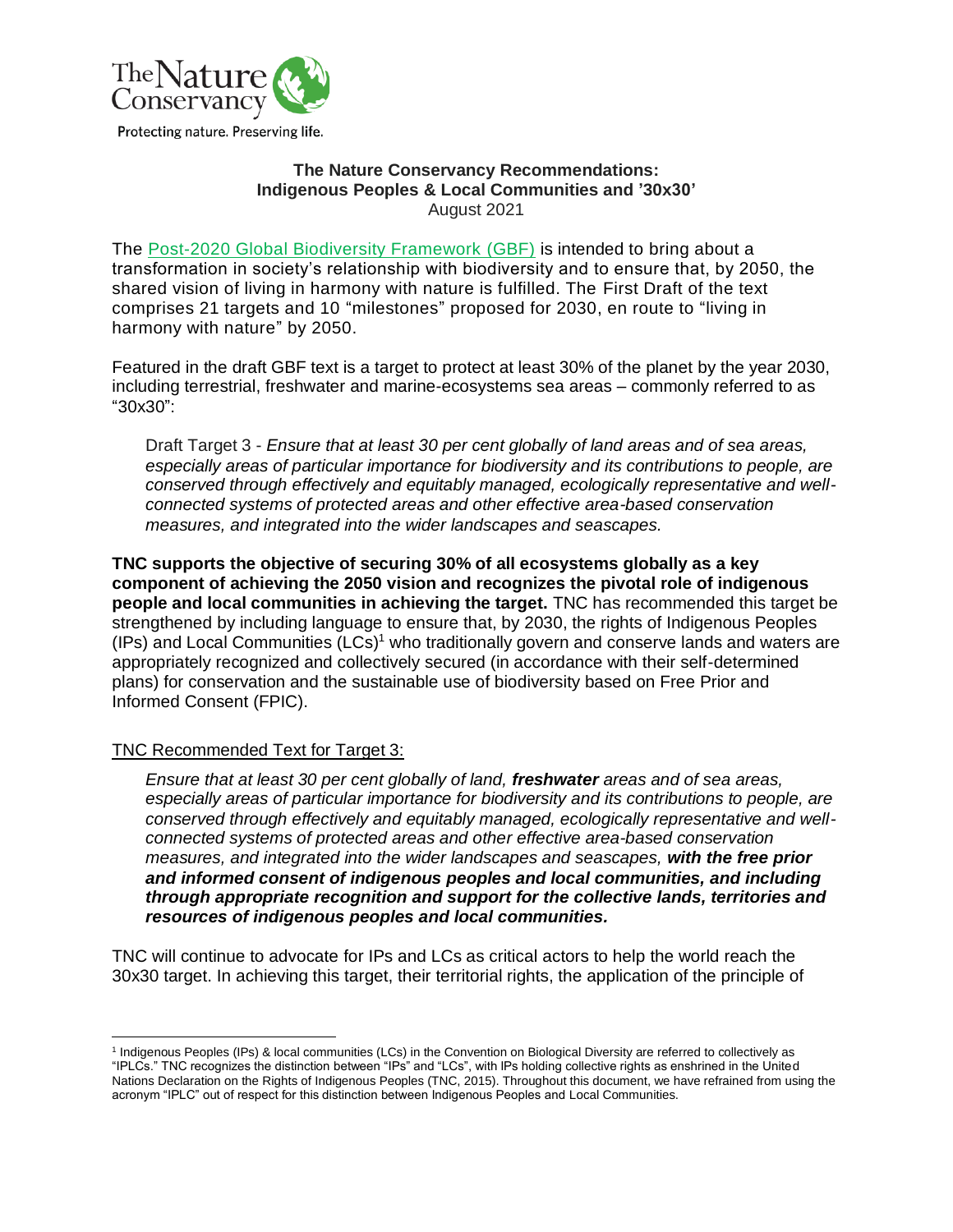Free, Prior and Informed Consent (FPIC), and Indigenous Peoples' right to self-determination must respected and guaranteed.

# **Indigenous Peoples and Local Communities – Key Actors in Achieving 30x30**

Explicitly recognizing Indigenous Peoples and Local Communities for their outsized roles in protecting and conserving nature should be the foundation for 30x30.

Science has shown that IPs and LCs are the de facto, and in some cases *de jure*, stewards of some of the most biologically diverse lands, freshwater and marine areas across the globe. The "Territories of Life" technical report<sup>2</sup> presents key evidence for the role of Indigenous Peoples and Local Communities in biodiversity conservation. Highlights include<sup>3</sup>:

- 33% of global land is owned or governed by Indigenous Peoples and Local Communities via *de jure* and customary arrangements.
- At least 36% of global areas within Key Biodiversity Areas (KBAs) coincide with Indigenous Peoples and Local Communities lands.
- At least 17.5% of global lands have these 3 characteristics: (1) high ecological integrity, (2) fall within Indigenous Peoples and Local Communities estate, but (3) outside Protected Areas (PAs) not governed by Indigenous Peoples and Local Communities.

These findings demonstrate that safeguarding IPs and LCs stewardship of their lands, through rights recognition and other enabling conditions, is essential to meeting the vision and goals described in the GBF. TNC is firmly grounded in a *[rights-based approach to conservation](https://www.nature.org/en-us/about-us/who-we-are/how-we-work/community-led-conservation/?tab_q=tab_container-tab_element_1414665003)*, consistent with UN Human Rights standards such as the United Nations Declaration on the Rights of Indigenous Peoples and ILO 169.

# **Facilitating a Rights-Based Approach to Indigenous Peoples and Local Communities in 30x30**

TNC believes that the GBF can facilitate recognition and inclusion of IPs and LCs lands, territories, waters and resources in two important ways when considering protected areas or Other Effective [Area-Based] Conservation Measures (OECMs) <sup>4</sup> as options:

**1) National governments should formally recognize Indigenous Peoples' and Local Communities FPIC when working towards a collaborative protected areas model, as an initial step towards integrating those areas into formal networks of protected areas.**

This would entail land titling and regularization, based on national context and legal frameworks. Climate change mitigation initiatives, such as REDD+ (reducing emissions from deforestation and forest degradation in developing countries) $5$  have provided entry points for dialogues around rights recognition in many tropical forest countries. In countries like Indonesia, Panama and Peru, debates surrounding REDD+ opened critical spaces to address rights recognition and tenure security, which in turn resulted in specific actions and initiatives to secure Indigenous

<sup>3</sup> Per communication with Michael Looker and Brandie Fariss. *A Technical Report on the State of Indigenous Peoples' and Local Communities' Lands: Their contributions to global biodiversity conservation and ecosystem services, threats to these efforts, and recommendations toward a call to action.* World Wide Fund for Nature International and Partners (including TNC): Gland, Switzerland (Corrigan et al.) June 2021.

<sup>2</sup> ICCA Consortium. 2021. Territories of Life: 2021 Report. ICCA Consortium: worldwide. Available at: report.territoriesoflife.org

<sup>4</sup> OECMs" are currently defined as *a geographically defined area other than a Protected Area, which is governed and managed in ways that achieve positive and sustained long-term outcomes for the in situ conservation of biodiversity, with associated ecosystem functions and services and where applicable, cultural, spiritual, socio–economic, and other locally relevant values.* (CBD Decision 14/8). For IPs and LCs there are two key categories: Category V: *Protected Landscape/Seascape* and Category: VI: *Protected area with sustainable use of natural resources.* https://www.iucn.org/theme/protected-areas/about/protected-area-categories.

<sup>5</sup> https://redd.unfccc.int/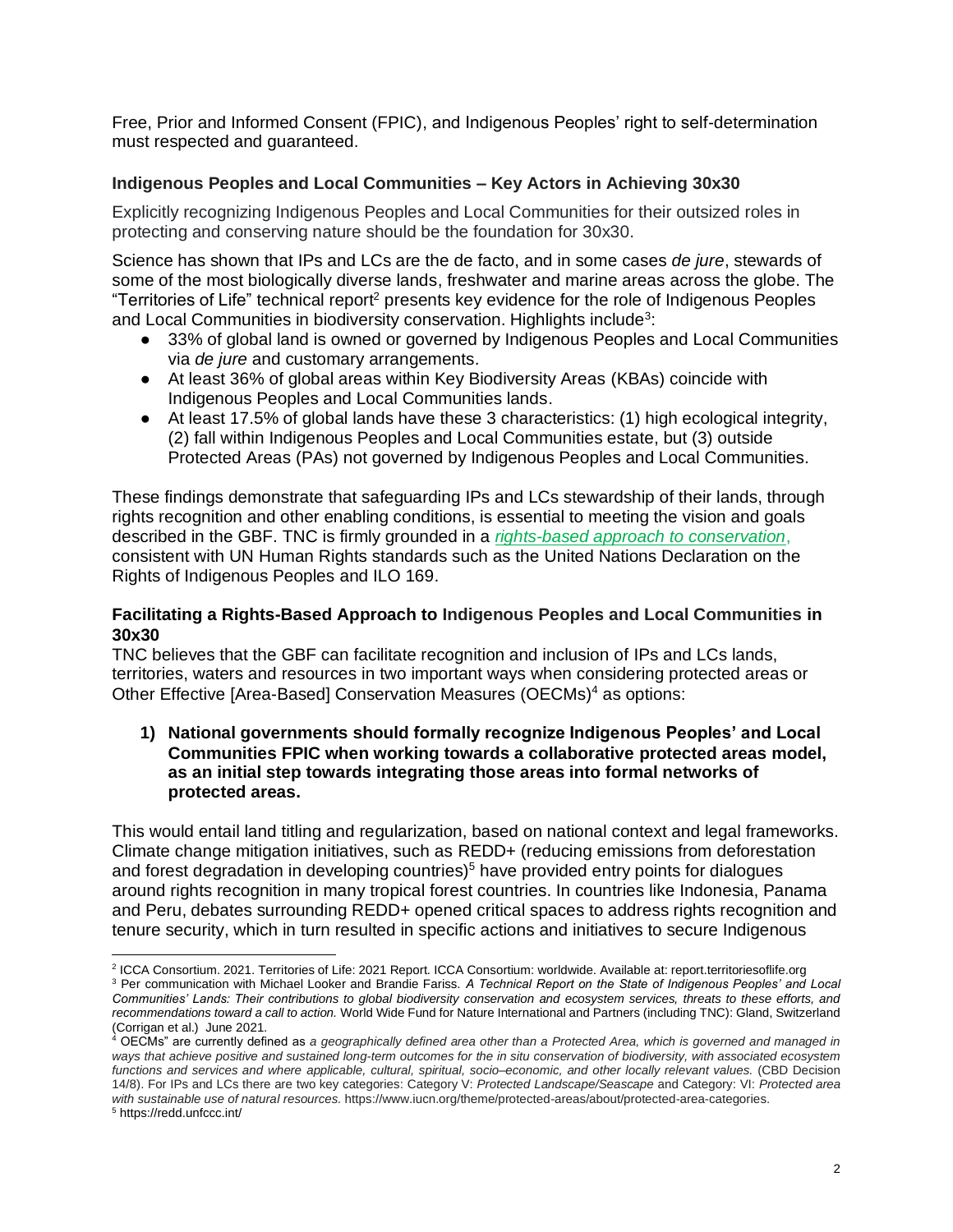Peoples and Local Communities rights within national REDD+ programs<sup>6</sup>. More robust language, referencing rights recognition as a key implementation pathway for the GBF, could build upon or catalyze increased ambition for land rights recognition in the context of biodiversity conservation.

There is also an important economic case to be made for rights recognition which may be used to raise ambition among CBD Parties to formalize de facto or customary rights to Indigenous Peoples and Local Communities lands<sup>7</sup> as part of national biodiversity strategy and action plans. Recent research has demonstrated that recognizing Indigenous Peoples and Local Communities land resource rights is a cost-effective measure for biodiversity conservation. A key finding of the recent analyses by Rights and Resources Initiative (RRI) estimates the cost of recognizing tenure rights of Indigenous Peoples and Local Communities as less than 1% of the costs of resettling populations from biodiversity hotspots, estimated somewhere between US\$4 trillion and US\$5 trillion<sup>8</sup>. Related analyses<sup>9,10</sup> have found that land titling enables forest conservation within Indigenous Peoples and Local Communities lands, supporting their economic arguments of land titling as a cost-effective tool for climate change mitigation.

#### **2) For national governments to formally recognize ICCAs/Territories of Life as OECMs – with Indigenous Peoples' and Local Communities' FPIC – that can contribute to achieving national and global targets established in the GBF.**

Greater clarity around the definition of OECMs has the potential to achieve dual objectives of advancing recognition of IPLC rights in conjunction with increasing the area under protection to achieve Target 3 of the GBF and 30x30 agenda. Belle et al.<sup>11</sup> recently published a typology framework for area-based conservation that can serve as guidance in clarifying area-based conservation types. They propose three categories: Type A are areas dedicated to, and/or achieving, the conservation of nature, such as those formally recognized as protected areas and OECMs, which may include Indigenous territories and community lands. Type B are areas subject to specific governance and/or management relevant to the conservation of nature. Like OECMs, area-based conservation units such as Indigenous and Community Conservation Areas (ICCAs)<sup>12</sup> may fall under Type B, where their central objective may align with conservation goals; however, conservation may not be their primary goal. The third category, Type C, refers to areas identified as priorities for the conservation of nature, for example Important Bird Areas, KBAs, etc. OECMs are not yet widely reported World Database of Protected Areas (WDPA).

<sup>6</sup> White, D. (2013). A perfect storm? Indigenous rights within a national REDD+ readiness process in Peru. Mitig. Adapt. Strat. Glob. Change 19, 657–676. doi: 10.1007/s11027-013-9523-6; Astuti, R., and McGregor, A. (2015). Governing carbon, transforming forest politics: a case study of Indonesia's REDD+ Task Force. Asia Pacific Viewpoint 56, 21–36. doi: 10.1111/apv.12087; Holmes, I., Potvin, C., and Coomes, O. (2017). Early REDD+ implementation: the journey of an indigenous community in Eastern Panama. Forests 8:67. doi: 10.3390/f8030067; Fay, C., and Denduangrudee, H.-M. S. (2018). An Uneven Path Toward Rights and REDD+ in Indonesia. Washington, DC: Center for Global Development. Retrieved from: https://www.cgdev.org/sites/default/files/uneven-pathtoward-rightredd-indonesia.pdf

<sup>&</sup>lt;sup>7</sup> There may be contexts in which Indigenous Peoples and Local Communities no longer exercise customary rights to lands (e.g. in cases for historic forced removals) and so other types of institutional arrangements or forms for rights recognition could be contemplated.

<sup>8</sup> Based on data from Peru, Indonesia, India, Nepal and Liberia. They estimate between 1.2 and 1.5 billion people "living in unprotected important biodiversity conservation areas".

<sup>&</sup>lt;sup>9</sup> Blackman, A., Corral, L., Lima, E. S., & Asner, G. P. (2017). Titling indigenous communities protects forests in the Peruvian Amazon. *Proceedings of the National Academy of Sciences*, 114 (16), 4123-4128.

<sup>10</sup> Baragwanath, K., & Bayi, E. (2020). Collective property rights reduce deforestation in the Brazilian Amazon. *Proceedings of the National Academy of Sciences*, *117*(34), 20495-20502.

<sup>&</sup>lt;sup>11</sup>Belle, E. M., Bingham, H. C., Bhola, N., Dudley, N., Stolton, S., & Kingston, N. (2020). Short Communication towards a Typological Framework for Area-based Conservation. PARKS, 26, 129.

<sup>&</sup>lt;sup>12</sup> Indigenous and Community Conserved Area (ICCAs) are areas in which there are close associations between indigenous people or a local community and a specific territory or natural resources.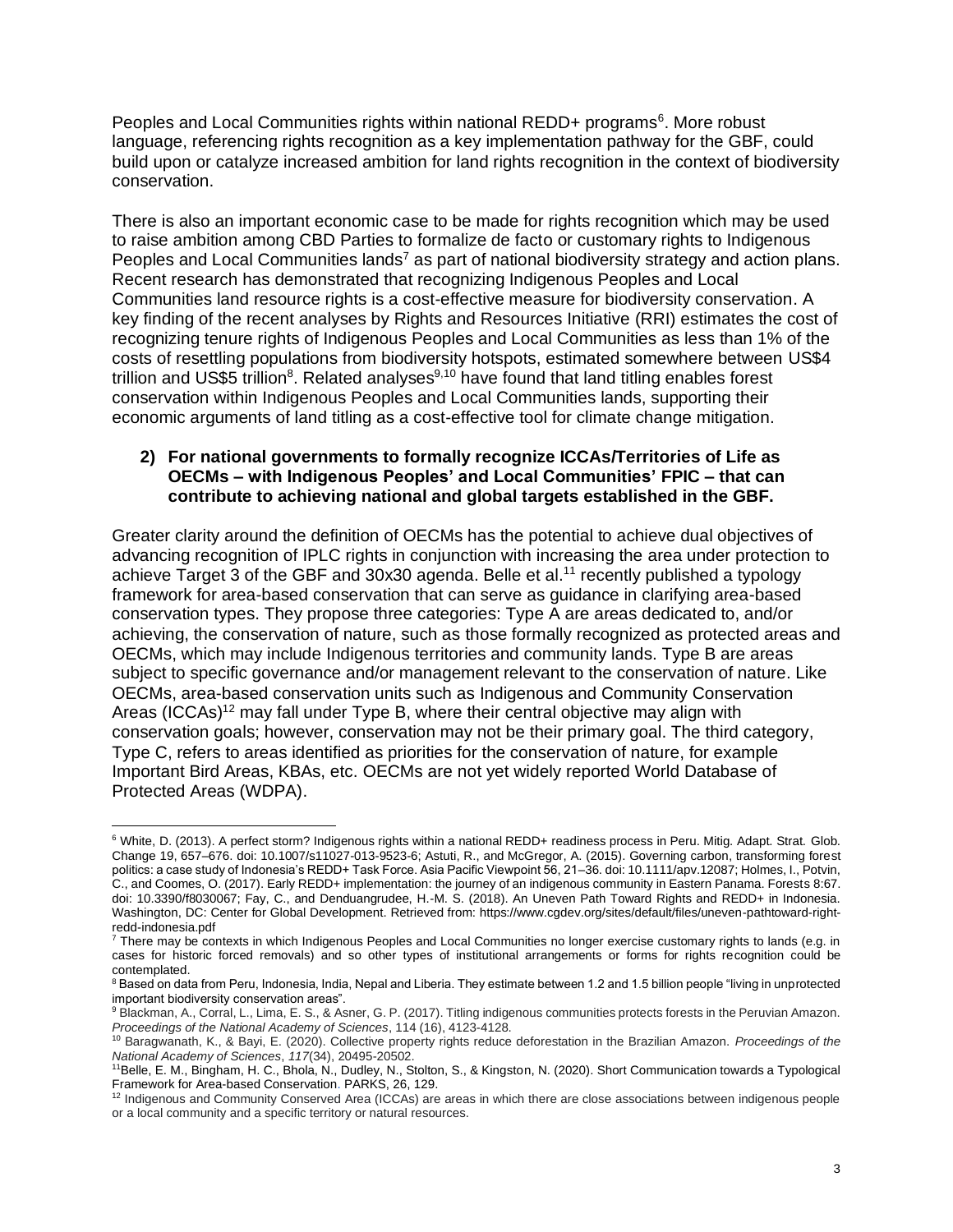TNC supports efforts through the World Commission on Protected Areas (WCPA) Task Force on OECMs to develop tools and guidelines for recognizing and reporting OECMs. Research is needed on how to meet the criteria of demonstrated or expected in situ conservation of biodiversity described in the Guidelines. Advancing this work by conducting a systematic review of OECMs in a country or a region and demonstrating that they are suitable for inclusion in the WDPA as OECMs, such as in Mongolia or Kenya would be a useful path forward.

### **TNC's Strong Voices, Active Choices: Practitioner Framework**

In accordance with our *Strong Voices, Active Choices: TNC's Practitioner Framework to Strengthen Outcomes for People and Nature*<sup>13</sup>, TNC will work to create and support opportunities for IPs and LCs to play a stronger role in natural resource decision-making and management. Specifically, TNC supports:

- Recognition and enforcement of rights to and responsibility for territories and resources,
- Strengthening local leadership and capacity for managing territory and resources,
- Effective multi-stakeholder platforms for decision-making, and
- Environmentally sustainable and culturally aligned economic development.

To truly implement a meaningful 30x30 this must be done with proactive engagement with IPs and LCs and *their* consideration of ecological, cultural and economic factors. TNC believes that transformative change requires the foregrounding of Indigenous Peoples and Local Communities' rights and agency in biodiversity policy.

#### **Indigenous Peoples and Local Communities concerns around 30x30**

TNC recognizes that Indigenous Peoples' and Local Communities' past experiences with areabased conservation has resulted in legitimate concerns around 30x30. Protected areas traditionally operating under a fortress model<sup>14</sup> of conservation have often excluded IPs and LCs, denied them access to traditional use, or been responsible for even more significant human rights violations. Therefore, conservation and management efforts led by Indigenous Peoples and Local Communities should receive strict and enforced safeguards to ensure their rights are upheld and their customary sustainable use - including activities such as customary hunting, fishing and gathering practices – are not criminalized.

The designation of their managed areas as OECMs has raised similar concerns that a formal recognition as such for conservation could infringe on their rights, or that engaging with global conservation processes might erode self-determination through the imposition of external world views. While some of TNC's IPs and LCs partners have engaged in successful protected areas models— and we expect others will welcome the recognition of their lands, territories and waters as OECMs—we respect that other Indigenous Peoples and Local Communities may reject these current area-based mechanisms. TNC commits to working to understand and support a more workable classification model to credit and track the contributions of IPs and LCs territories to biodiversity and climate outcomes.

# **Conclusion**

The choice of which area-based mechanism Indigenous Peoples and Local Communities wish to engage with – *or the choice not to* - must recognize Indigenous Peoples' right of self-

<sup>13</sup> The Nature Conservancy, 2018. *STRONG VOICES, - ACTIVE CHOICES - TNC's Practitioner Framework to Strengthen Outcomes for People and Nature*, The Nature Conservancy. Retrieved from [https://policycommons.net/artifacts/1585449/strong](https://policycommons.net/artifacts/1585449/strong-voices/2275218/)[voices/2275218/](https://policycommons.net/artifacts/1585449/strong-voices/2275218/) on 18 Aug 2021. CID: 20.500.12592/w1cmcg

https://www.ohchr.org/Documents/Issues/Environment/SREnvironment/ Geneva-Climate-Nature-en.pdf